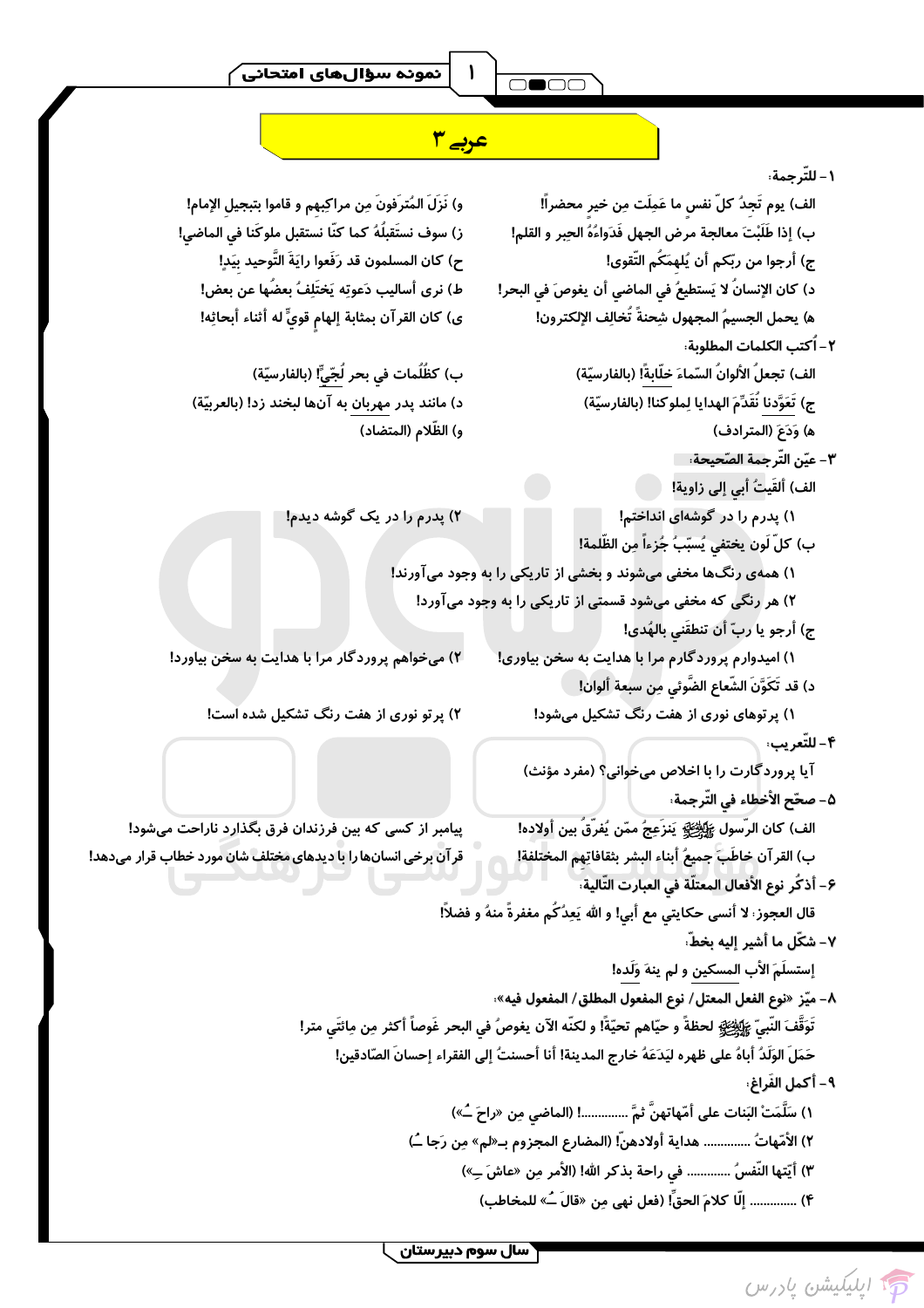ر سال سوم دبیرستان ۲<br>ا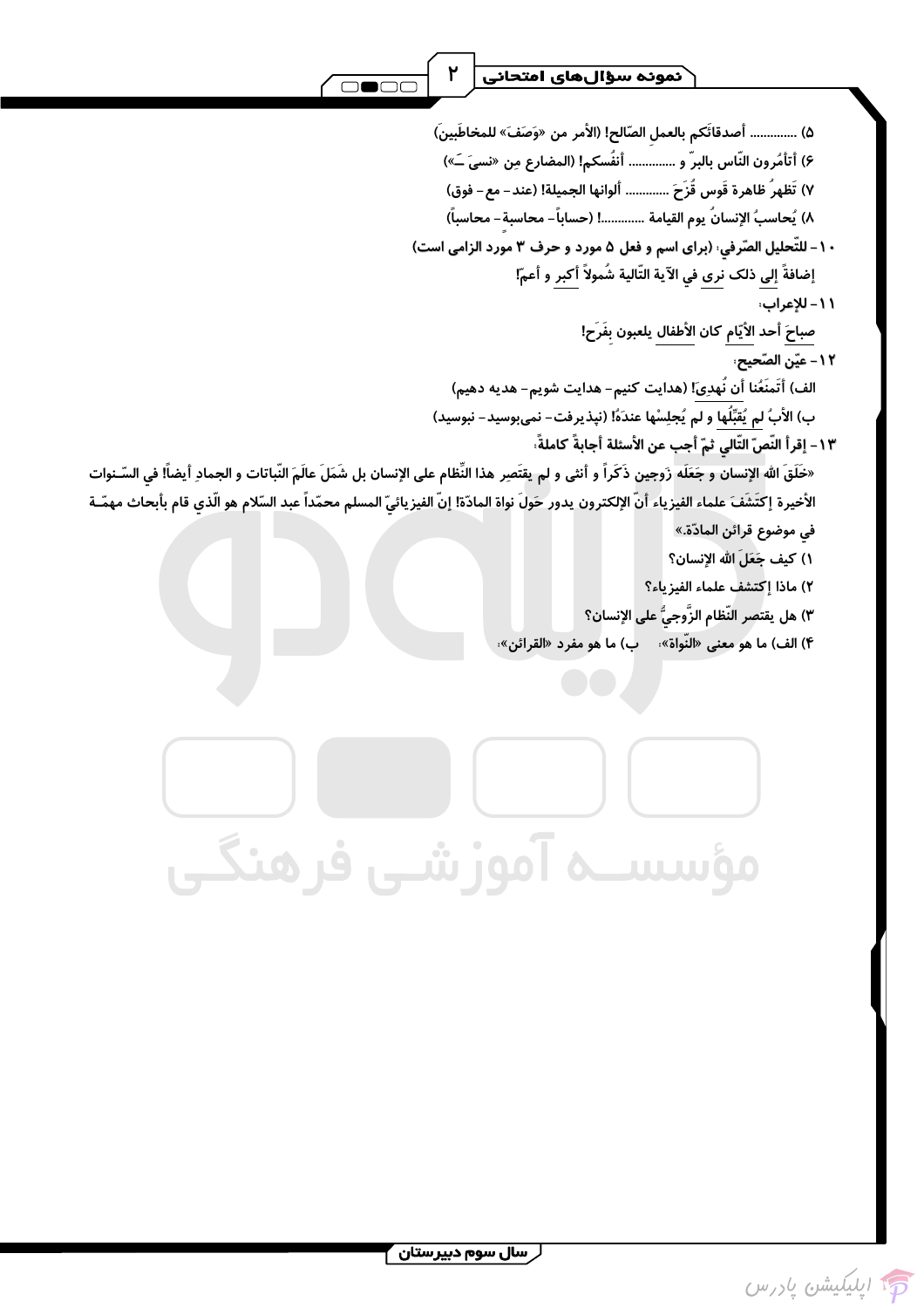## <mark>پاسخ سؤال های عربے 3</mark>

#### ١ – للتّرجمة،

الف) روزی که هر کسی آنچه که از خوبی انجام داد آماده می یابد! ب) اگر درمان بیماری نادانی را بخواهی پس دارویش مرکب و قلم است! ج) از پروردگارتان بخواهید که تقوی را به شما الهام کند! د) انسان در گذشته نمی توانست در دریا غواصی کند! ه) جسم کوچک ناشناخته باری را حمل میکند که مخالف با الکترون است! و) ثروتمندان از مرکبهایشان پایین آمدند و به بزرگداشت امام پرداختند! ز) از او استقبال خواهیم کرد همانطور که از پادشاهانمان در گذشته استقبال میکردیم! ح) مسلمانان پرچم توحید را با یک دست برافراشته بودند! ط) روشهای دعوتش را میبینیم که با یکدیگر اختلاف دارند! ی) قرآن به منزلهی الهامی نیرومند برای او در میان تحقیقاتش بود! ٢ – ٱكتب الكلمات المطلوبة، د) الحنون ج) عادت کردیم ب) عميق الف) دلربا، دلانگیز و) الضَّوء، النَّور ھ) تر ک ٣- عيّن التّرجمة الصّحيحة: ج) ( ب ۲ الف) ۱ د) ۲ ۴- للتّعريب، هل تدعين ربّك ِبالإخلاص (مخلصةً)؟ ۵- صحّح الأخطاء في التّرجمة: الف) فرزندان ← فرزندانش/ فرق بگذارد ← فرق میگذاشت/ ناراحت میشود ← ناراحت میشد ب) برخی ← همه/ دیدها ← فرهنگ۵ا/ مورد خطاب قرار میدهد ← مورد خطاب قرار داد ۶– أذكُر نوع الأفعال المعتلّة في العبارت التّالية، قال: معتل و اجوف/ لا أنسى: معتل و ناقص/ يَعِدُ: معتل و مثال ٧- شكَّل ما أشير إليه بخطَّ، ٨– ميّز «نوع الفعل المعتل/ نوع المفعول المطلق/ المفعول فيه». " نوع الفعل المعتل: تَوَقَّفَ: معتل و مثال/ يَغوص: معتل و اجوف/ يَدَعَ: معتل و مثال نوع المفعول المطلق، تحيّةً، مطلق تأكيدي/ غَوصاً، مطلق نوعي/ إحسانَ، مطلق نوعي المفعولفيه، لحظةً/ الآن/ خارجَ ٩- أكمل الفَراغ، ۴) لا تَقُلْ ۳) عیشی ۱) رُحْنَ ۲) لم يرجونَ ۸) حساباً ۷) مع ۶) تنسَونَ ۵) صفوا ۱۰- للتّحليل الصّرفي، (براي اسم و فعل ۵ مورد و حرف ۳ مورد الزامي است) إلى: حرف- عامل جرَّ - مبنىّ على السّكون نري: فعل مضارع – للمتكلَّم مع الغير – مجرَّد ثلاثيّ – معتل و ناقص- مبنيّ للمعلوم – معرب أكبر : اسم- مفرد– مذكَّر – مشتق (اسم تفضيل) – نكرة– معرب– ممنوع من الصّرف– صحيح الآخر